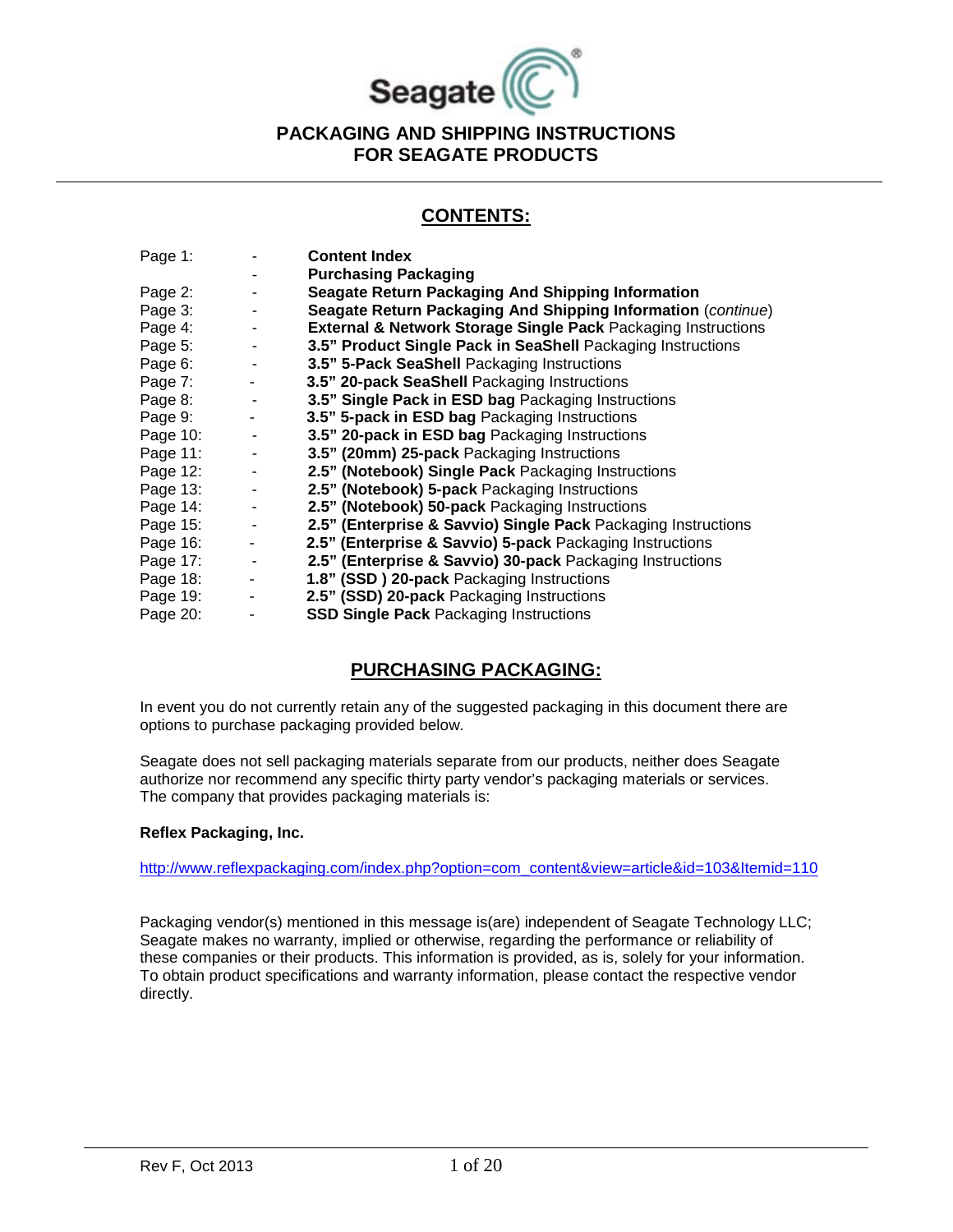

#### **SEAGATE RETURN PACKING AND SHIPPING INFORMATION:**

**Caution:** Your original drive will NOT be returned. All data and software will be lost. The replacement drive will be low-level formatted. If you need data on the drive and do not have a backup copy, you may want to consider data recovery services before sending the drive to Seagate for replacement.

THE SEAGATE RMA (RETURN MATERIAL AUTHORIZATION)/RETURN ORDER NUMBER ISSUED IS FOR THE RETURN OF **SEAGATE DEFECTIVE WARRANTY PRODUCT ONLY**.

WITHOUT PRIOR APPROVAL, SEAGATE MAY CONSIDER USE OF THIS RMA/RETURN ORDER NUMBER TO RETURN NON-DEFECTIVE PRODUCT AS FRAUD.

-Please do not combine Seagate products with **Maxtor products** into a single RMA/Return Order request.

-Please do not combine Seagate products with **Maxtor products** into a single shipment.

1.) Remove accessories and spare parts, and return bare drive(s) only (*see exceptions for External & Network Storage Product returns* ). -Seagate is not responsible for accessories. Accessories cannot be returned to you.

#### **EXTERNAL & NETWORK STORAGE PRODUCTS**

**DO** send the power adapter along with external or network product to Seagate. **DO NOT** send the interface cables, software, nor the drive stand.

#### **CONSUMER ELECTRONICS SEAGATE HARD DISC DRIVES**

S1 Series products MUST RETURN with the Jewel Case. S1 Series packing standards.

#### INTERNAL SEAGATE HARD DISC DRIVES

DO NOT send these internal drive accessories to Seagate:

- ADAPTERS (note exception for External and Network Products)
- CABLES
- CONTROLLER CARDS
- LITERATURE
- **MANUALS**
- MOUNTING BRACKETS
- SIDE RAILS
- **SOFTWARE**

#### **For Samsung External Hard Disk Drives:**

Please DO NOT send accessories back to Seagate.

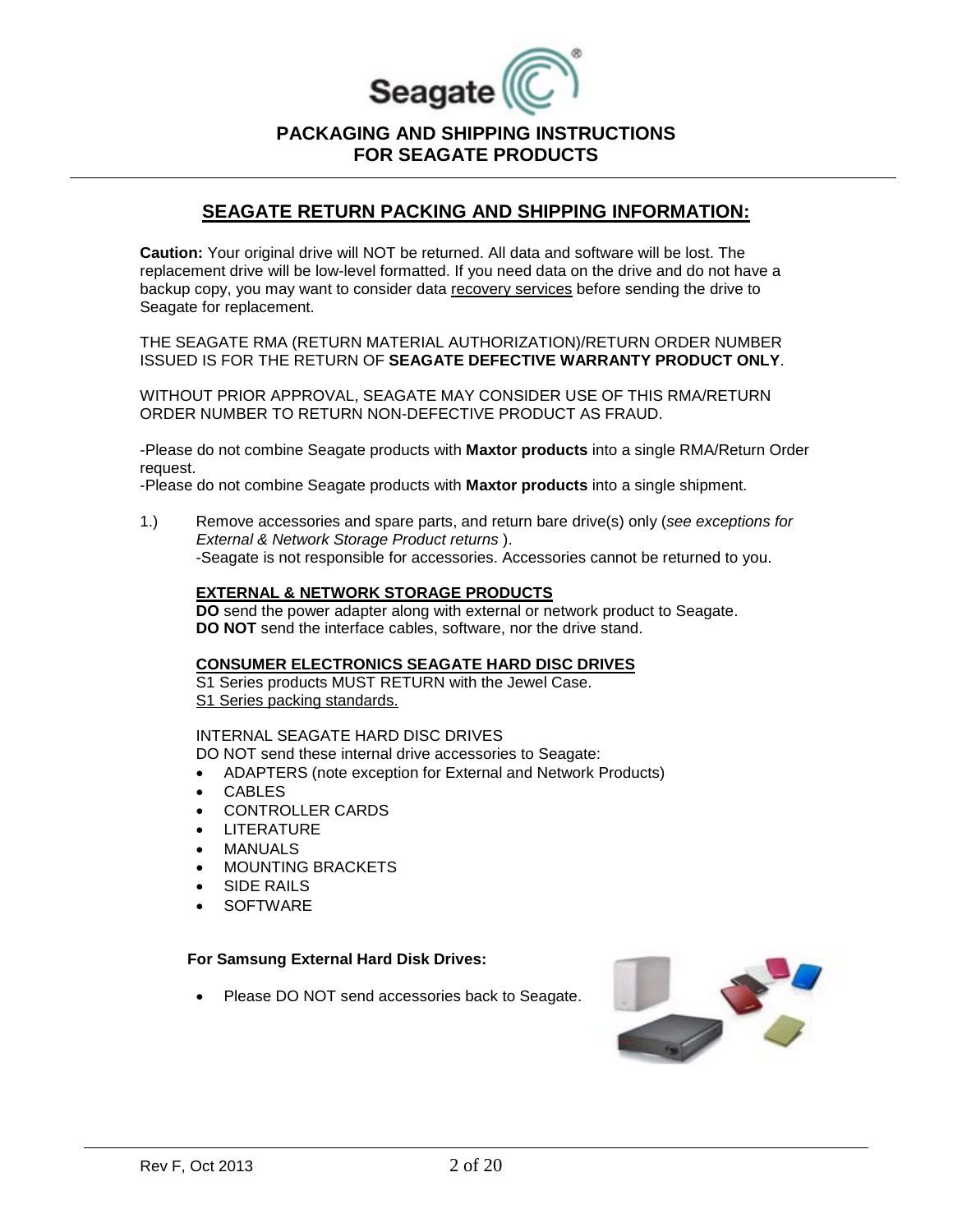

2.) Use original packaging when possible.

-You can find packaging supplier(s) at our Packaging Information page. -Enclose each drive in a SeaShell container or an ESD (electrostatic) bag. If packaging more then one drive, use a separate container for each drive. -Enclose the static-protected drive(s) in 2-inch foam rubber in a corrugated box. Multiple drives in a single box must have foam rubber between each drive. DO NOT USE foam packing pellets, bubble wrap, or newspaper.

 - Warranty is void if the Seagate cover or top cover, or any seal or label is removed or damaged, if it improperly packaged, or if the drive experiences shock in excess of its Gs rating.

For European customers, a T1 document must accompany the shipment if applicable (notify your agent).

 For customers in Brazil, please go to the following link to obtain the corresponding document that you NEED to send with your hard drive for the warranty procedure to be valid.

[http://seagatebrasil.com.br/garantia\\_brasil.asp](http://seagatebrasil.com.br/garantia_brasil.asp)

 You can find more packaging details at: **Consumers and Resellers:** <http://www.seagate.com/support/service/pdf/pack.pdf> **Partners (Direct):** [https://my.seagate.com](https://my.seagate.com/)

- 3.) Unless covered under contractual agreement, the following applies to all consumers customer returns:
	- You must pay postage charges for all shipments from you to Seagate.
	- Send your drive(s) to Seagate using the carrier of your choice. Please use a method with ability to trace shipment. Seagate is not responsible for shipments for which the carrier cannot provide proof of delivery.
	- If your product is under warranty, Seagate will pay for postage of repaired/replacement products from Seagate to you. You must pay all applicable duties and customs charges for shipments to and from Seagate.
	- Seagate is not responsible for loss or damage during transit. We suggest that you
	- Purchase freight insurance on your shipments.
	- NO COLLECT SHIPMENTS WILL BE ACCEPTED without prior authorization from Seagate. Shipments arriving at Seagate with charges due and payable by the originator.
	- You are responsible for saving or backing up data contained in any product returned to Seagate. SEAGATE WILL HAVE NO LIABILITY ARISING OUT OF ANY DAMAGE TO OR LOSS OF SUCH DATA WHILE THE PRODUCT IS IN SEAGATE'S POSSESSION.

#### REPLACEMENT PRODUCT NOTICE

- Your original drive will NOT be returned to you
- Replacement products are factory-repaired units.
- Replacements carry the greater of : original warranty balance or 90 days
- Delivery is during normal business hours to the address you provided.
- You (or proxy) must SIGN delivery document at the time of delivery.
- Replacements will NOT be left without proper acceptance by signature.
- All data and software on your returned drive(s) will be lost.
- Replacement disc drives arrive low-level formatted.
- Any required data recovery service must be completed BEFORE sending the drive(s) to Seagate for replacement.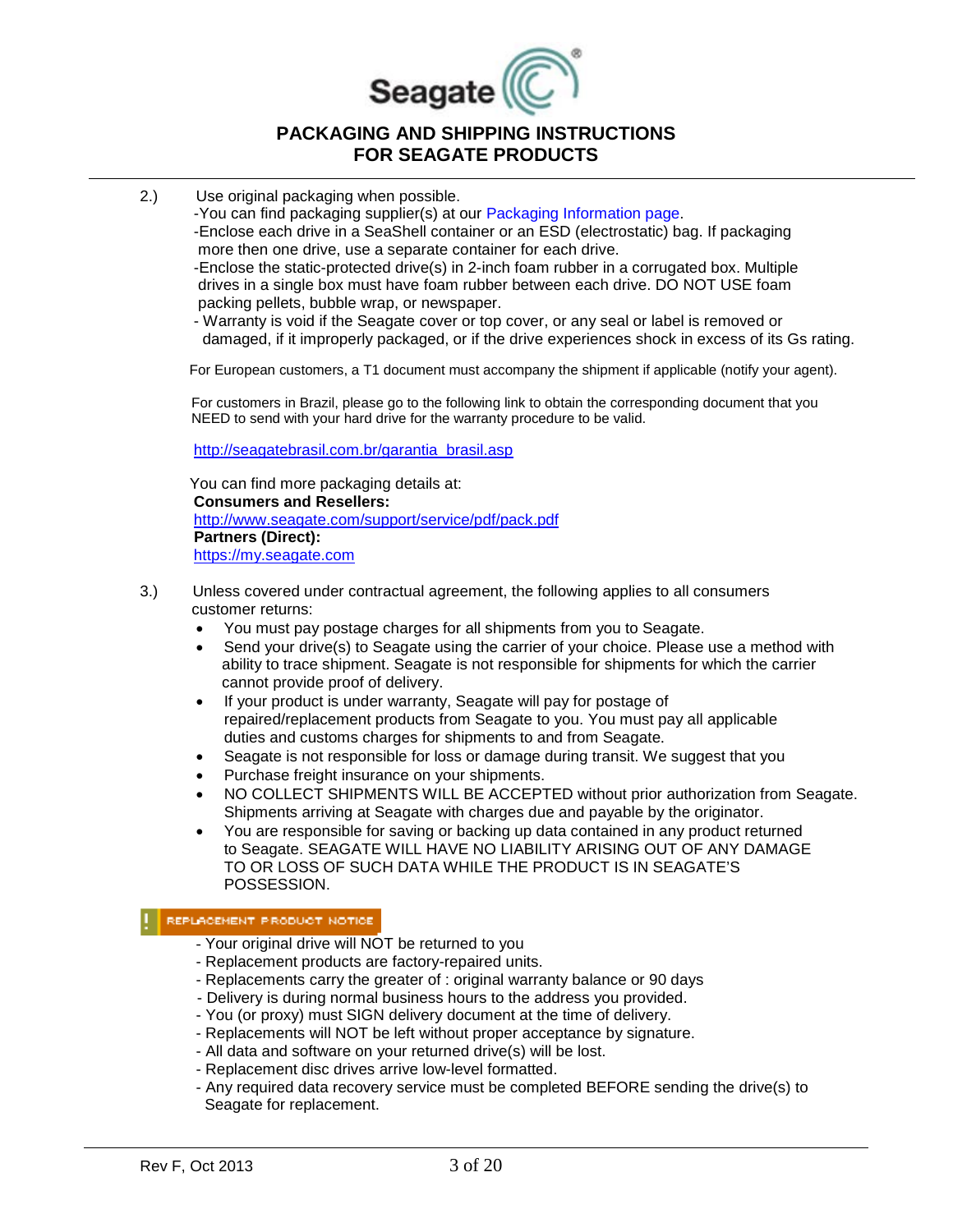

#### **External & Network Storage Products**

#### **Single Pack in Retail Box and Generic Shipping Box**

Each External or Network Storage device must placed in an anti-static bag; similar to the silver bag the unit originally came packaged in, then placed between the plastic end caps, and placed in the shipping container.

#### **IMPORTANT: Unlike Hard Disc Drive returns, it is important that you include the** *Power Adapter* **with your External or Network Storage return.**

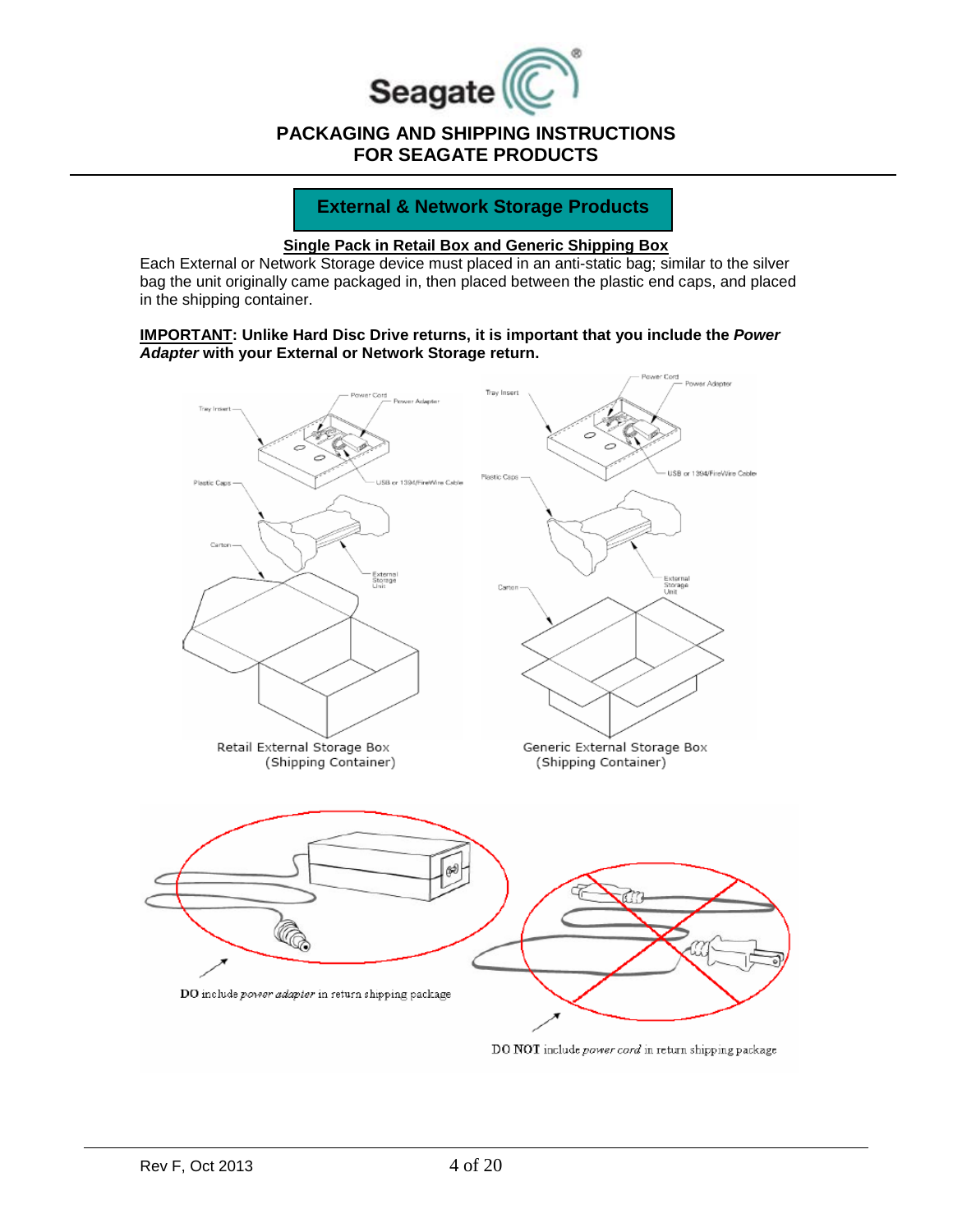

**3.5" products in SeaShell**

**Drives must be placed in SeaShell (plastic clamshell) prior to packing in carton.**

# **Single Pack**

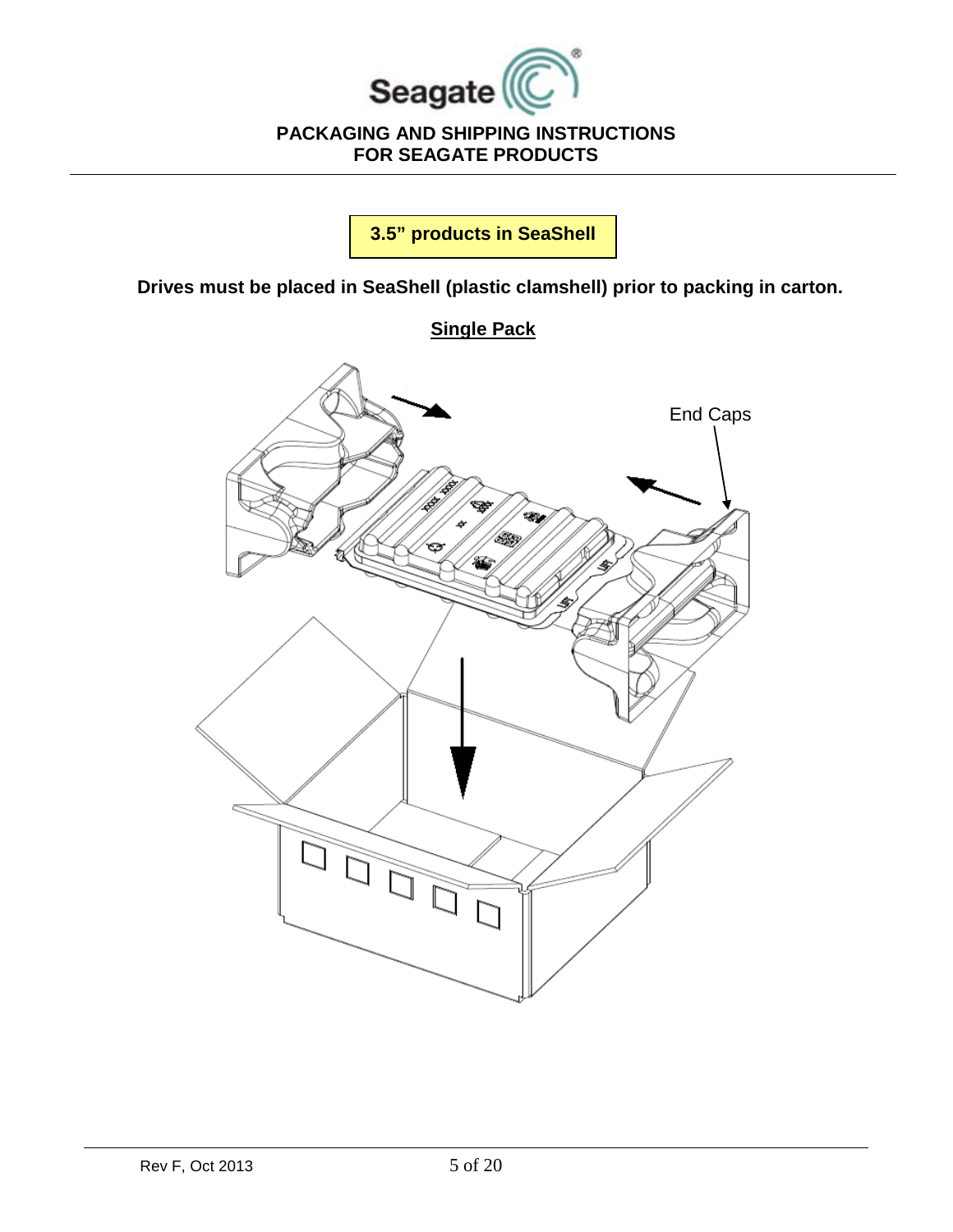

**5-pack Thermoformed Plastic**

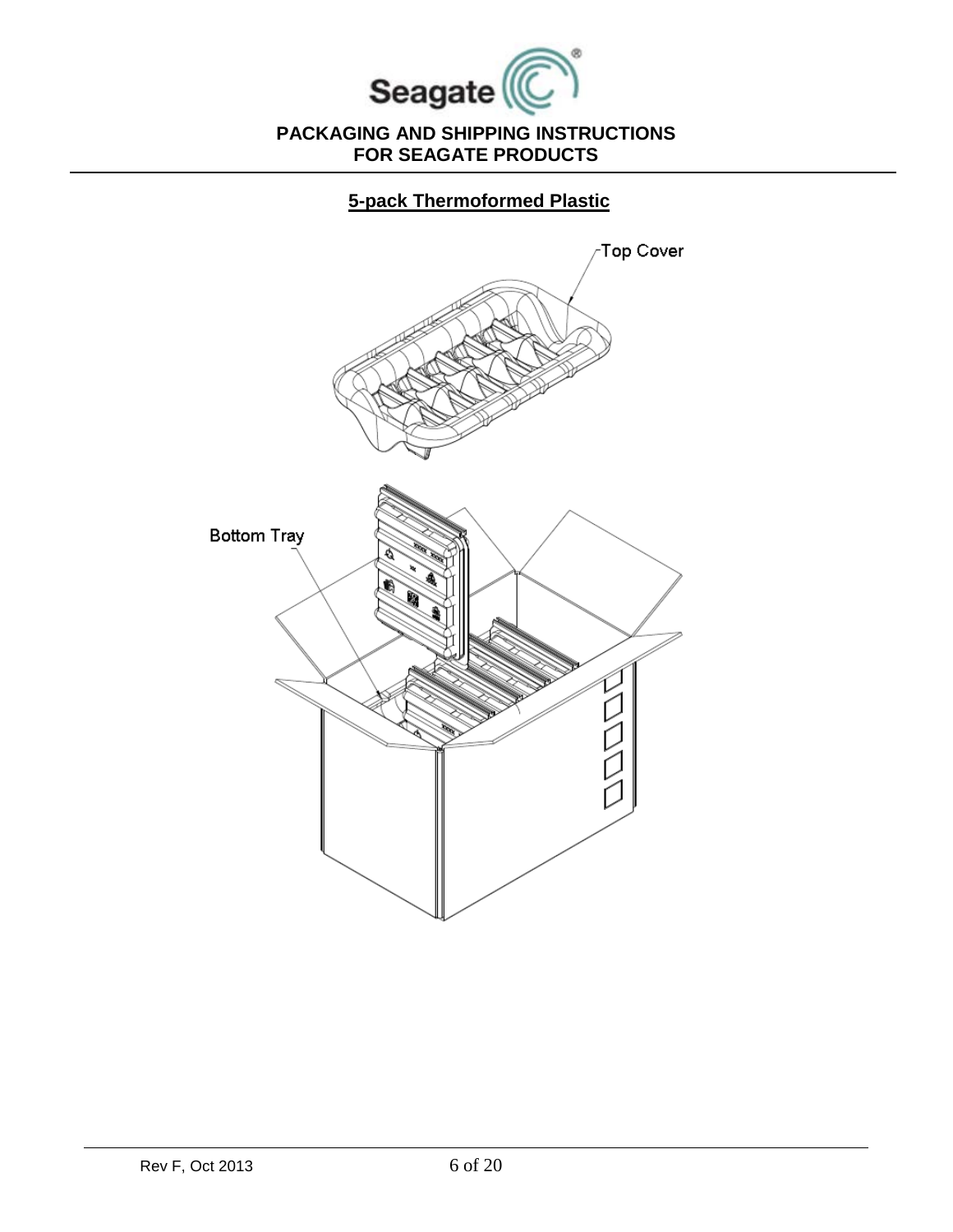



This package is qualified to ship 11 through 20 drives per the following instructions:

To leave one empty cell, remove drive X1; two empty cells, remove drive X1 and X2; etc.

Fillers are required to occupy the empty space. Ensure they are filled with SeaShells (plastic clamshells).

If you require additional instructions or packing material, visit our support center at www.seagate.com.



ų 모모모모 ₫ ĨД ğ

**20 Pack with desiccant & moisture barrier bag**

**20 Pack without desiccant & moisture barrier bag**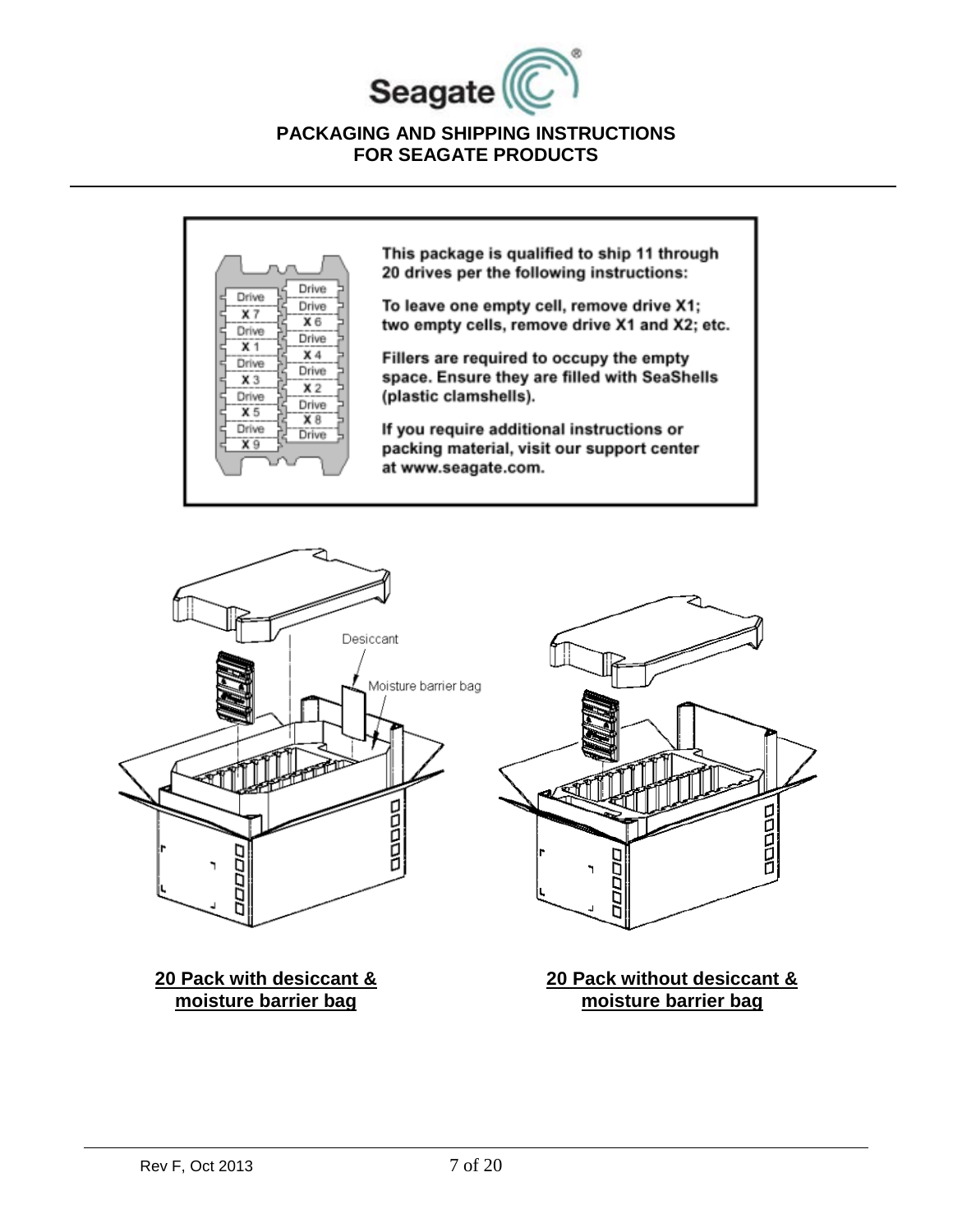

**3.5" products in ESD bag**

**Single Pack Thermoformed Plastic**

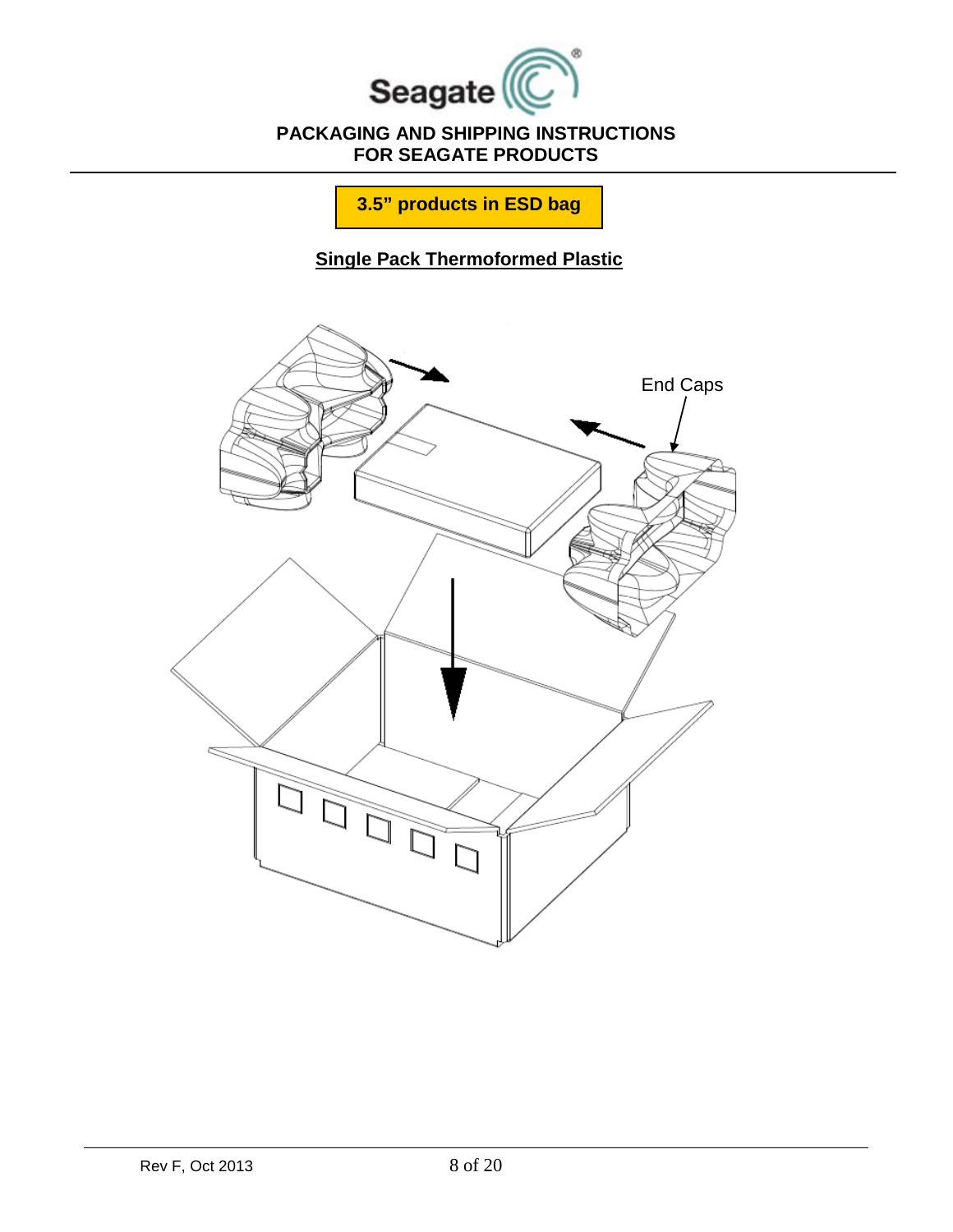

# **5 Pack Thermoformed Plastic**

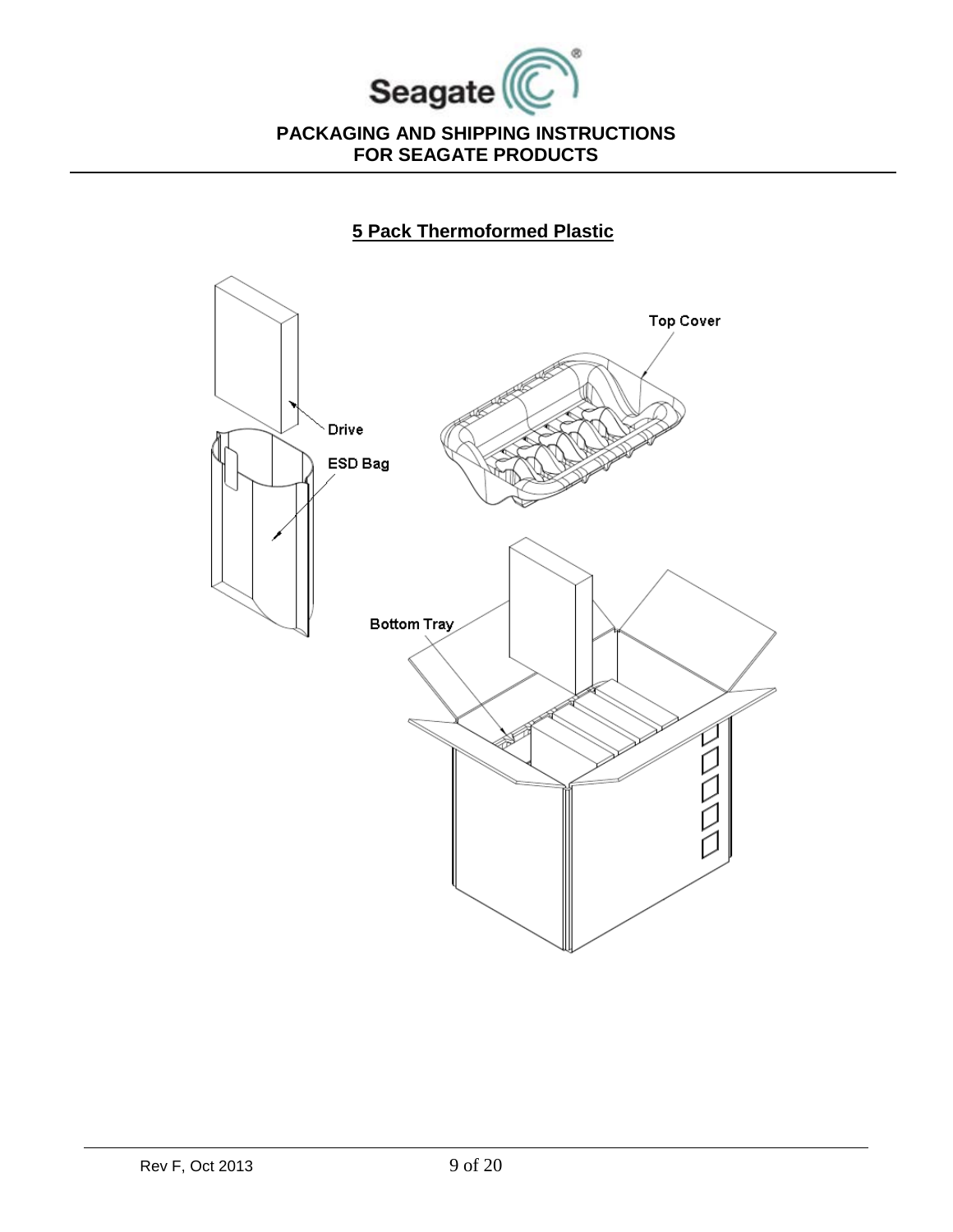

## **20 Pack**



This package is qualified to ship 11 through 20 drives per the following instructions:

To leave one empty cell, remove drive X 1; two empty cells, remove drive X 1 and X 2; etc.

If you require additional instructions or packing material, visit our support center at www.seagate.com.

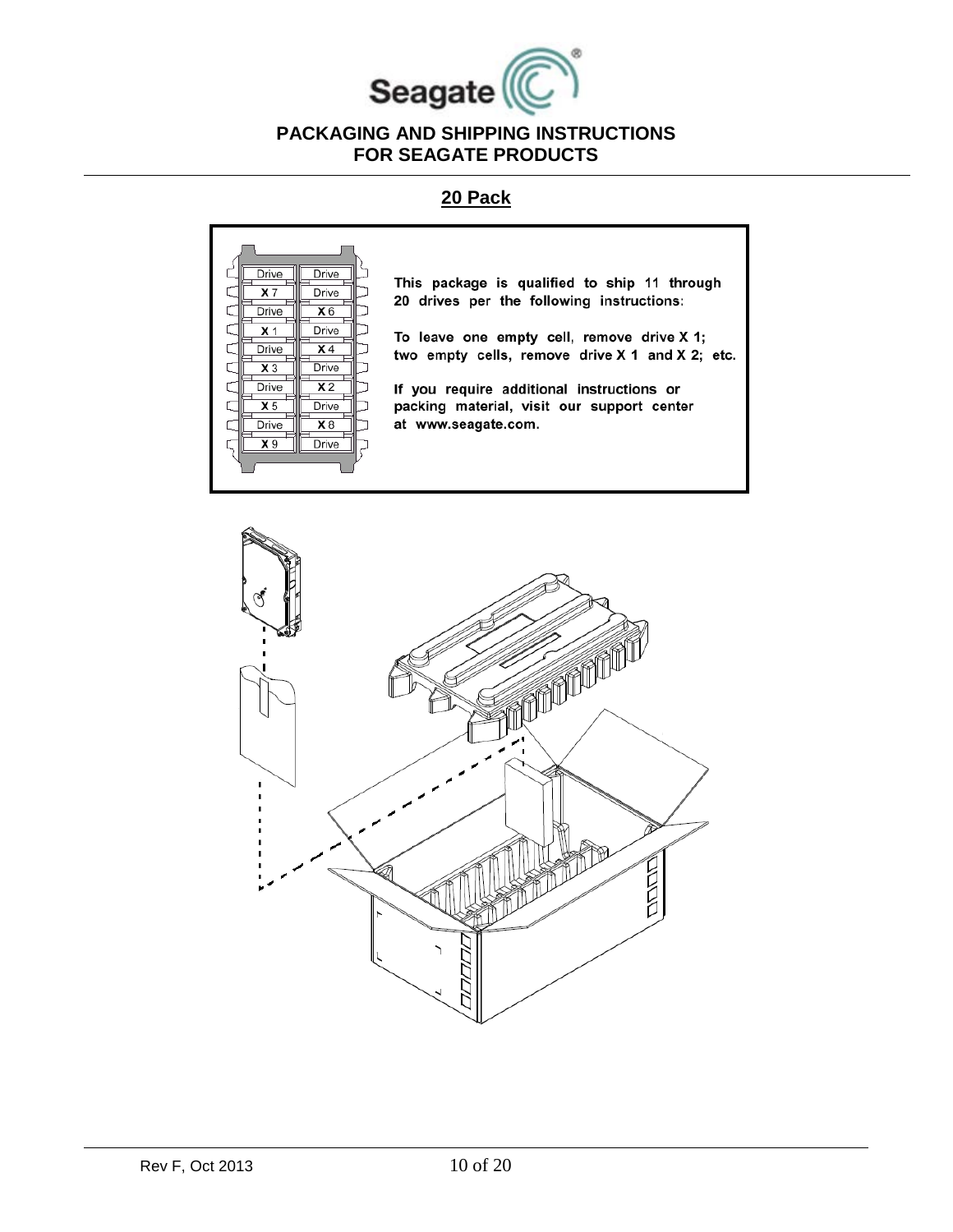

### **3.5" (20mm thick) products**

# **25 Pack**



This package is qualified to ship 11 through 25 drives per the following instructions:

To leave one empty cell, remove drive X 1; two empty cells, remove drive X 1 and X 2; etc.

If you require additional instructions or packing material, visit our support center at www.seagate.com.

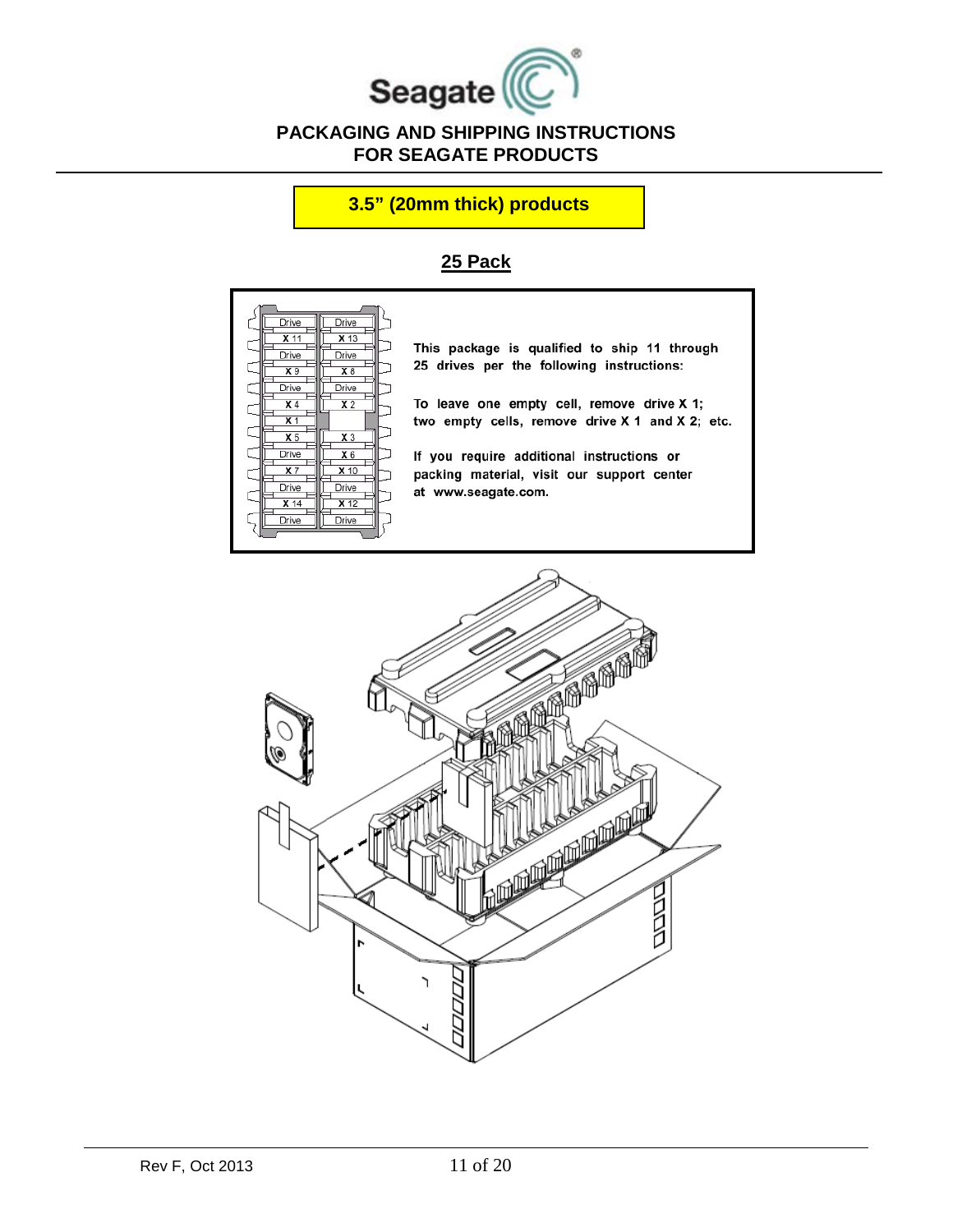

**2.5" (Notebook) products** 

# **Single Pack Thermoformed Plastic**

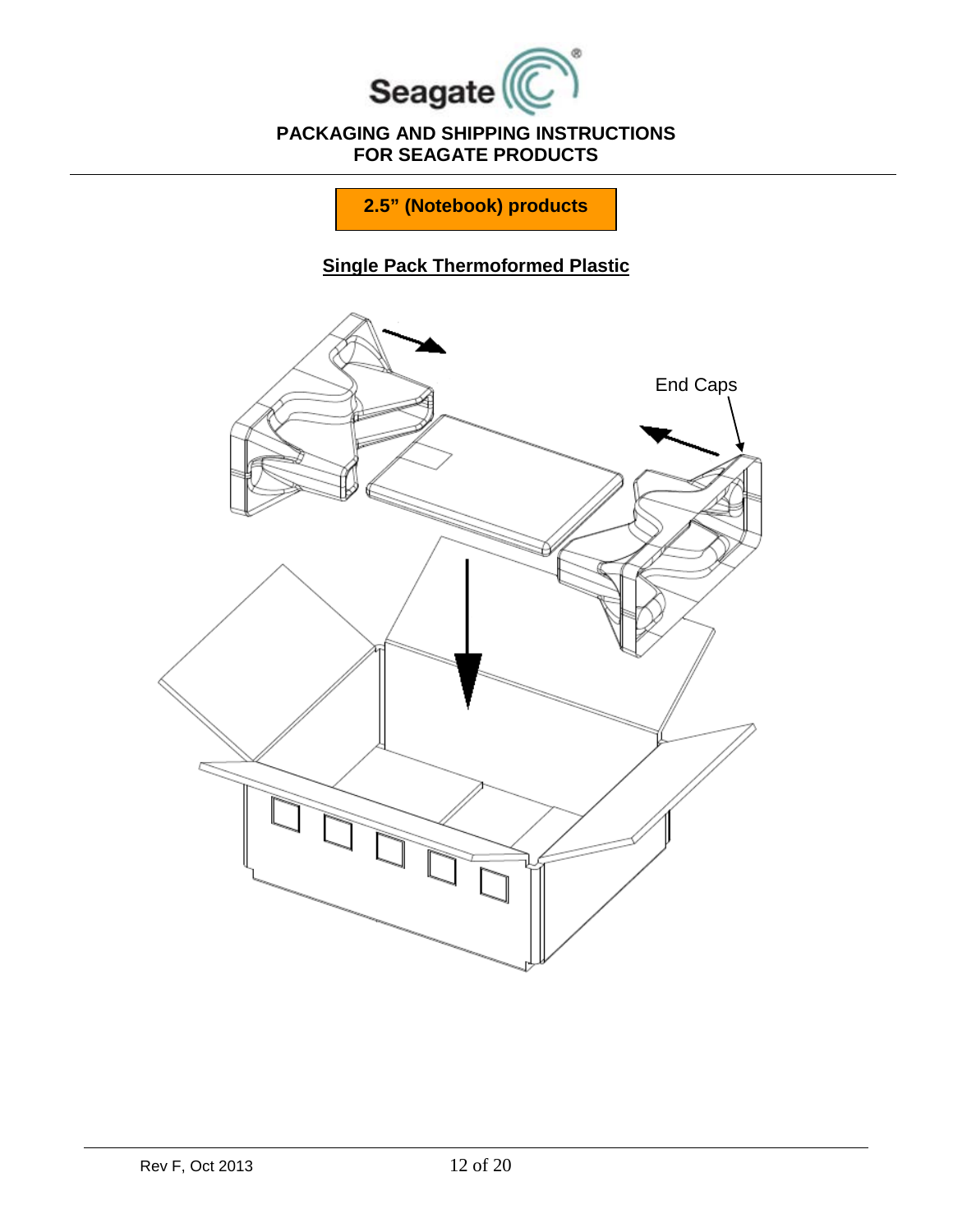

**5 Pack Thermoformed Plastic**

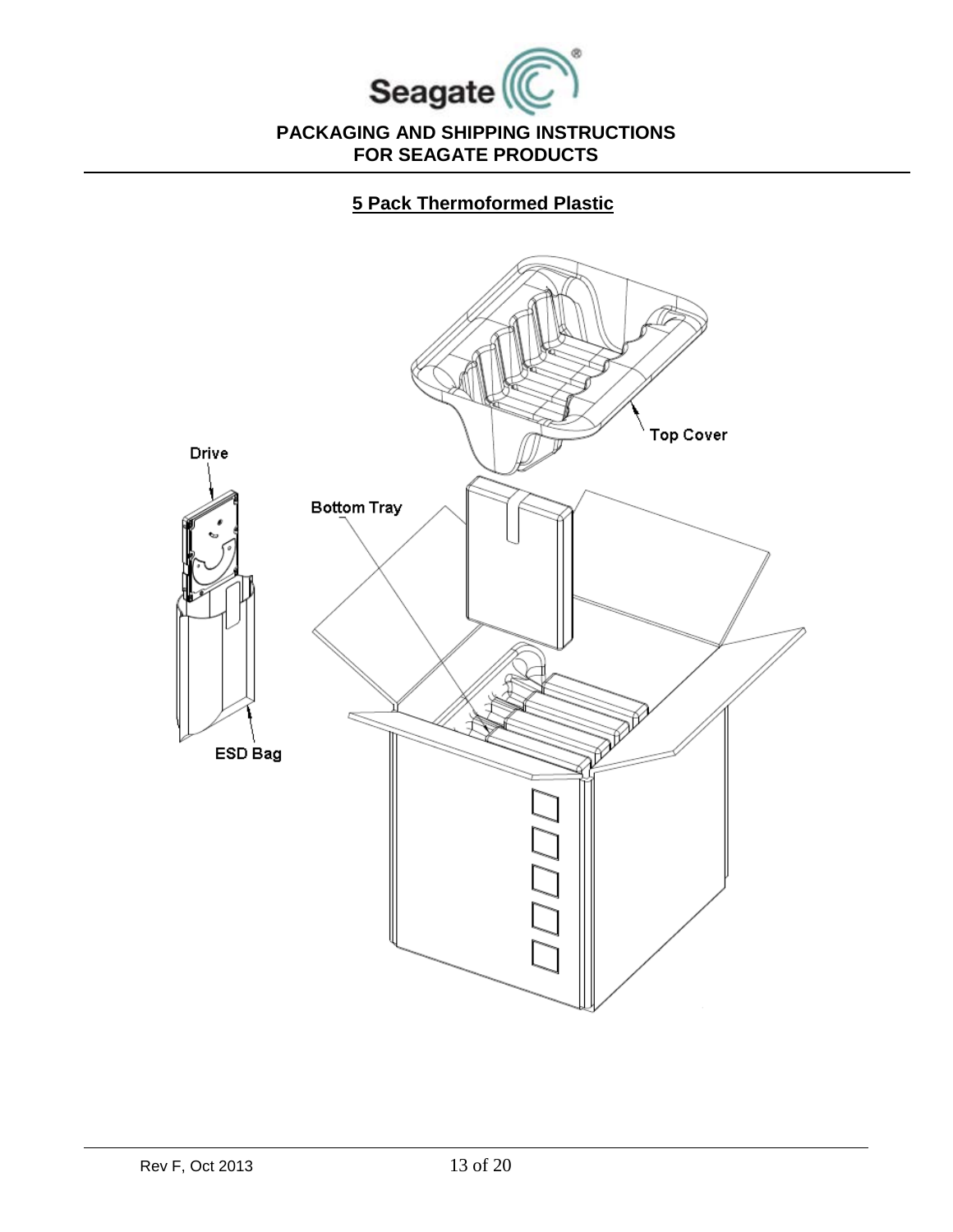

## **50 Pack**

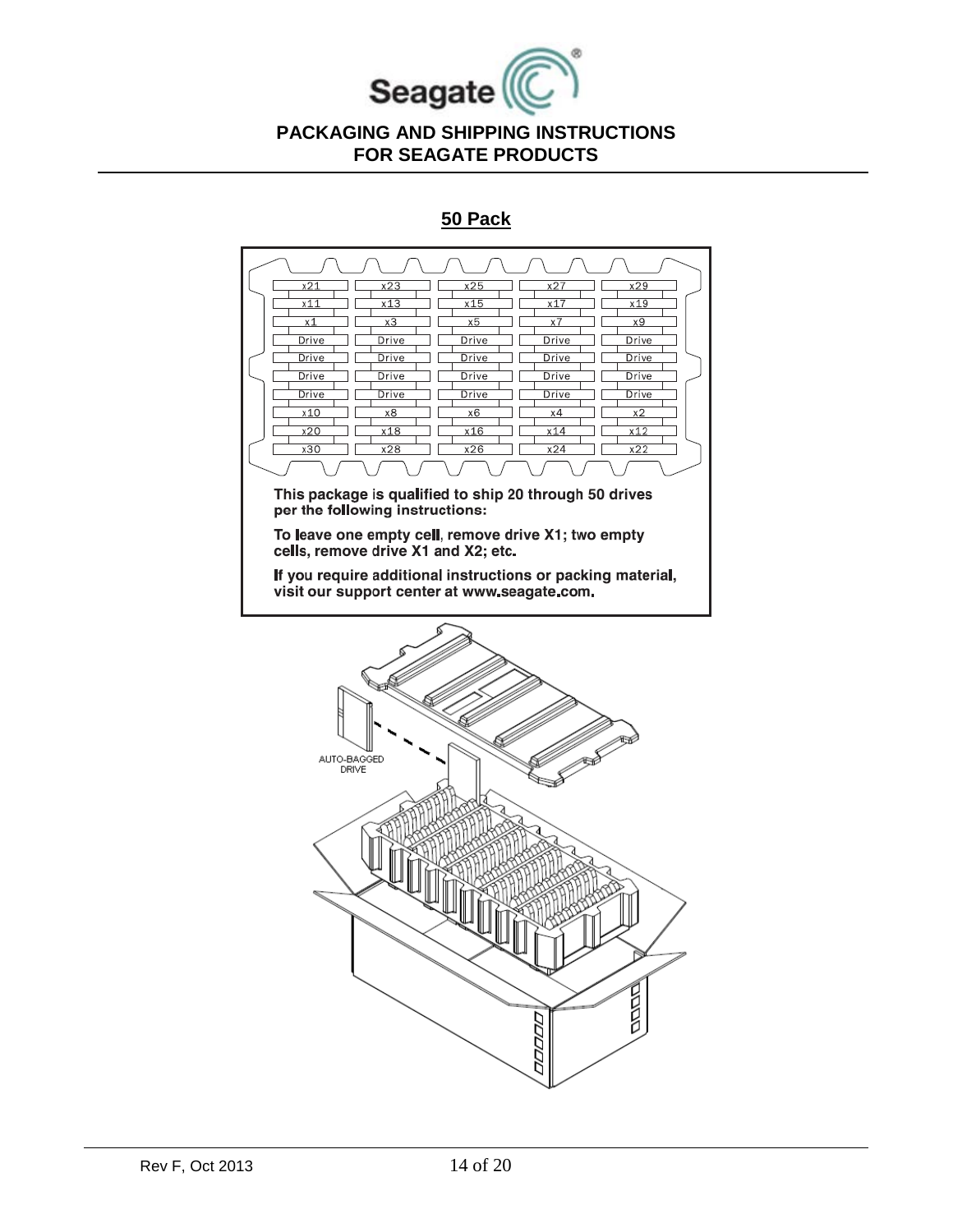

**2.5" (Enterprise, Savvio) products** 

**Drives must be placed in SeaShell (plastic clamshell ) prior to packing in carton.**



**Single Pack Thermoformed Plastic**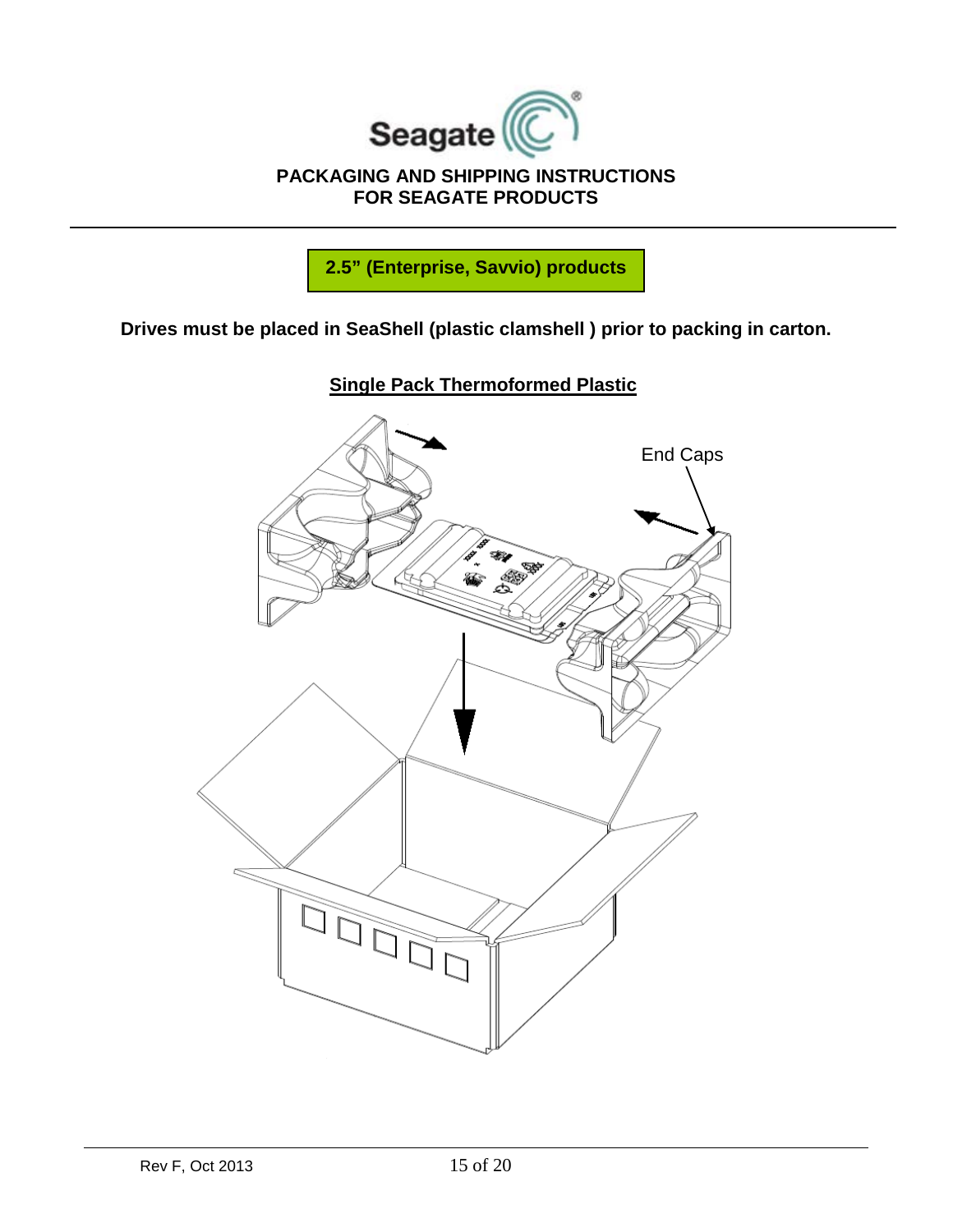

# **5 Pack Thermoformed Plastic**

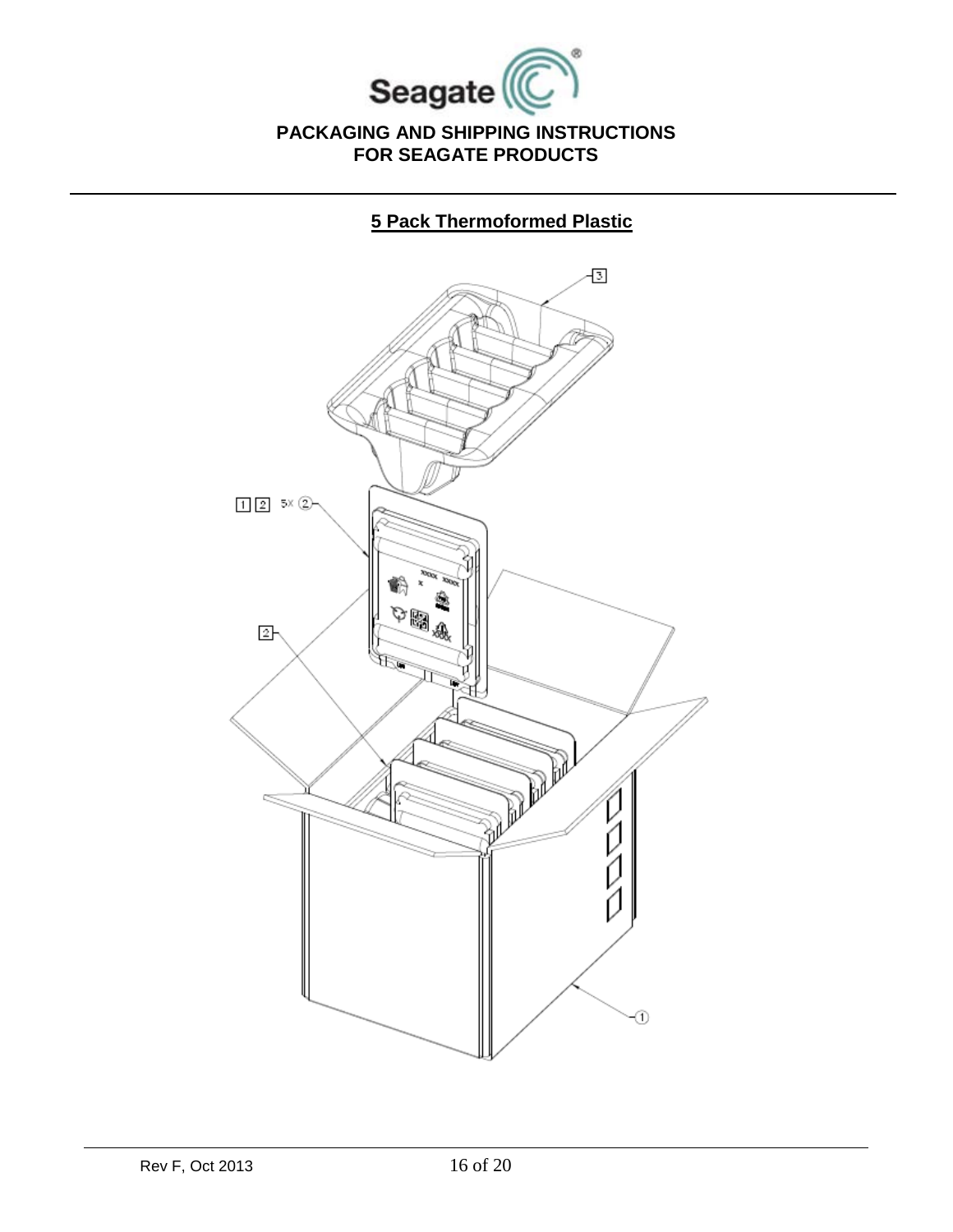



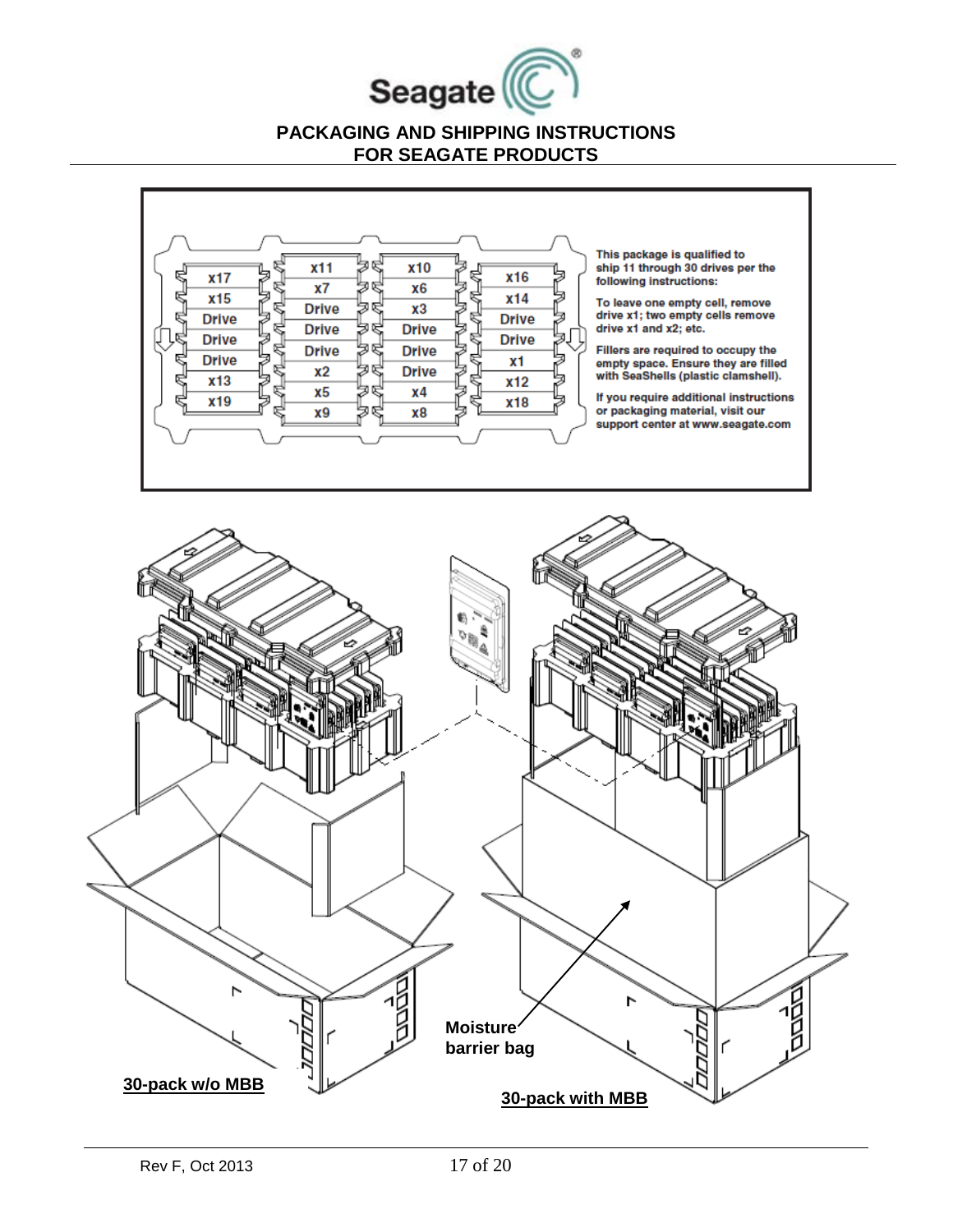

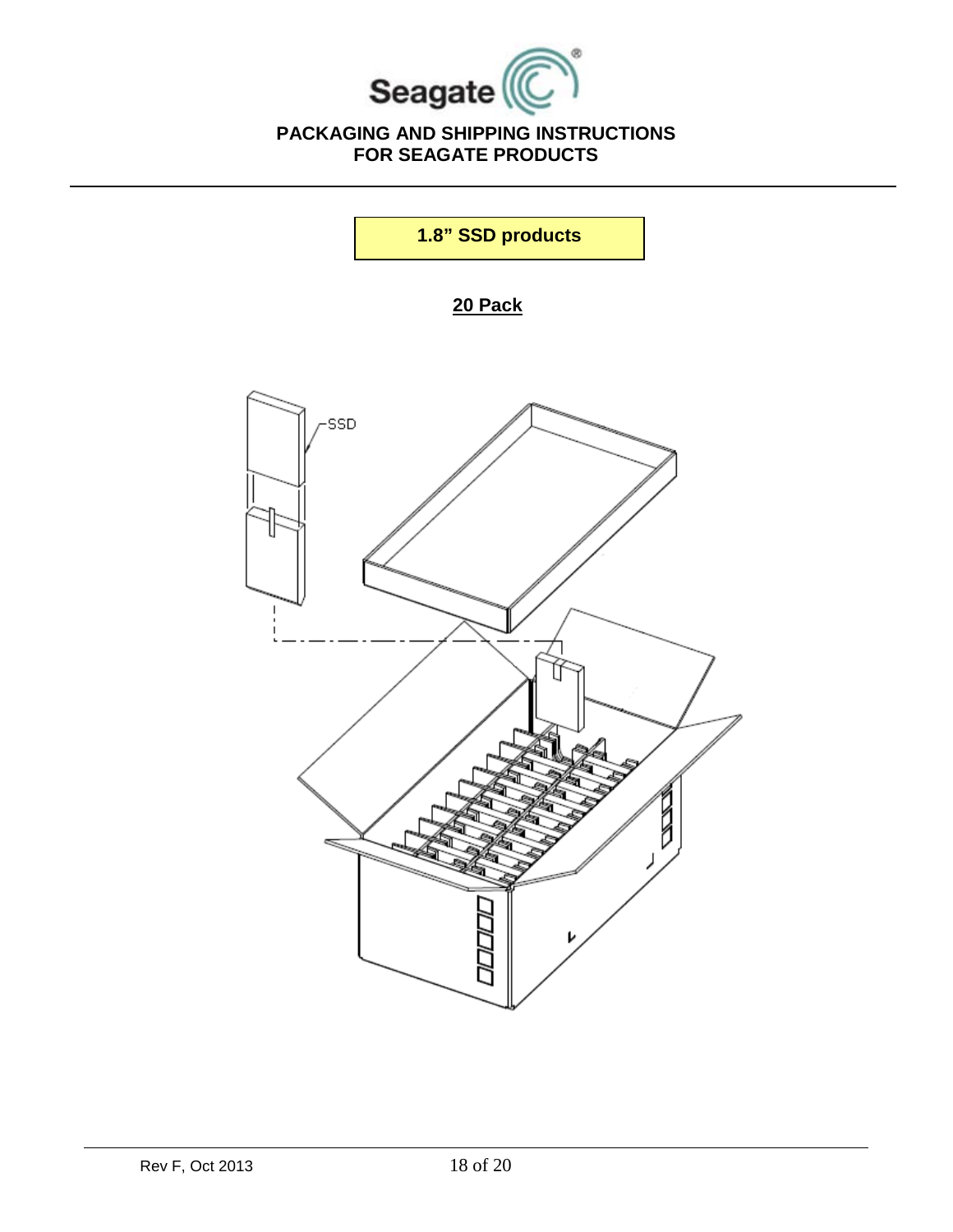